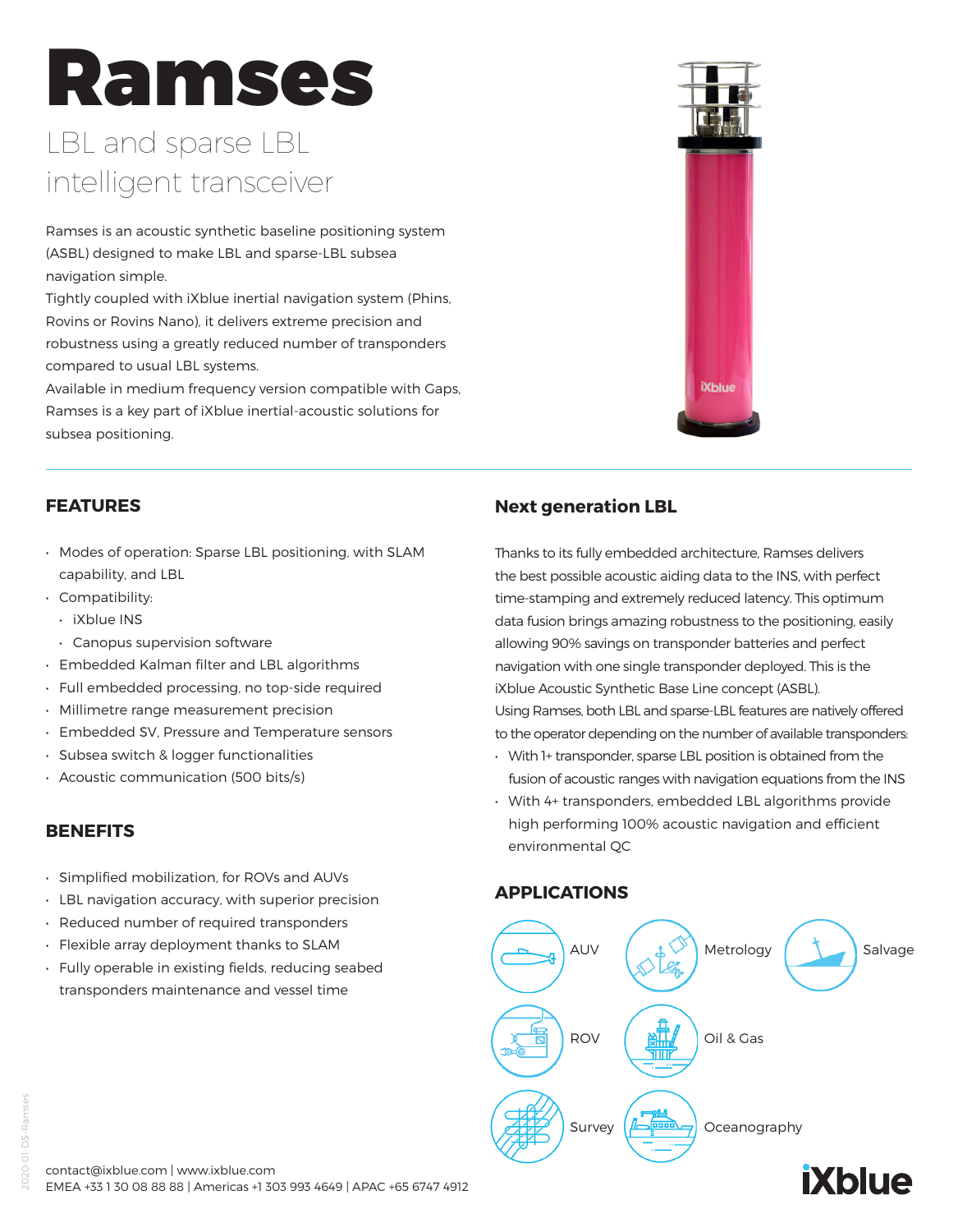#### **TECHNICAL SPECIFICATIONS**

### **Performance / Characteristics**

|                                  | Ramses (MF band)                                                                       |
|----------------------------------|----------------------------------------------------------------------------------------|
| <b>Acoustics</b>                 |                                                                                        |
| Frequency band                   | 18 - 36 kHz                                                                            |
| Remote Transducer Beam-shape     | Omni-directional                                                                       |
| Tx Level                         | 196 dB (ref. 1 µPa @ 1 m)                                                              |
| <b>Position accuracy</b>         |                                                                                        |
| Standard LBL, 4 transponders     | < 0.10 m                                                                               |
| INS aided, 2 transponders        | < 0.10 m                                                                               |
| Ranging                          |                                                                                        |
| Precision                        | > 0.01 m (1 sigma)                                                                     |
| Maximum range                    | 4.000 m                                                                                |
| <b>Sensor precision</b>          |                                                                                        |
| Sound Velocity Probe             | 1375 m/s to 1900 m/s, ± 0.020 m/s                                                      |
| Pressure                         | ±0.03% full scale                                                                      |
| Temperature                      | $\pm$ O.1 $\degree$                                                                    |
| Compatible Transponders          | Full range of iXblue MF range (mini, releasable and Canopus)                           |
| Compatible USBL                  | iXblue Gaps                                                                            |
| Interfacing                      | iXblue web MMI<br>Ethernet, Serial, pulses<br>Subsea switch & UPS for connected INS    |
| <b>Power supply</b>              |                                                                                        |
| IN                               | External, 12 / 36 VDC - 5W average - 15W peak (positioning) - 50W peak (communication) |
| <b>OUT</b>                       | 24 VDC - 25W max                                                                       |
| <b>Mechanical specifications</b> |                                                                                        |
| Construction                     | Aluminum                                                                               |
| Weight (air / water)             | $16/6$ kg                                                                              |
| Depth rating                     | 4.000 m                                                                                |
| Size (OD x length)               | $\phi$ 180 x 727 mm                                                                    |



contact@ixblue.com | www.ixblue.com M M EMEA +33 1 30 08 88 88 | Americas +1 303 993 4649 | APAC +65 6747 4912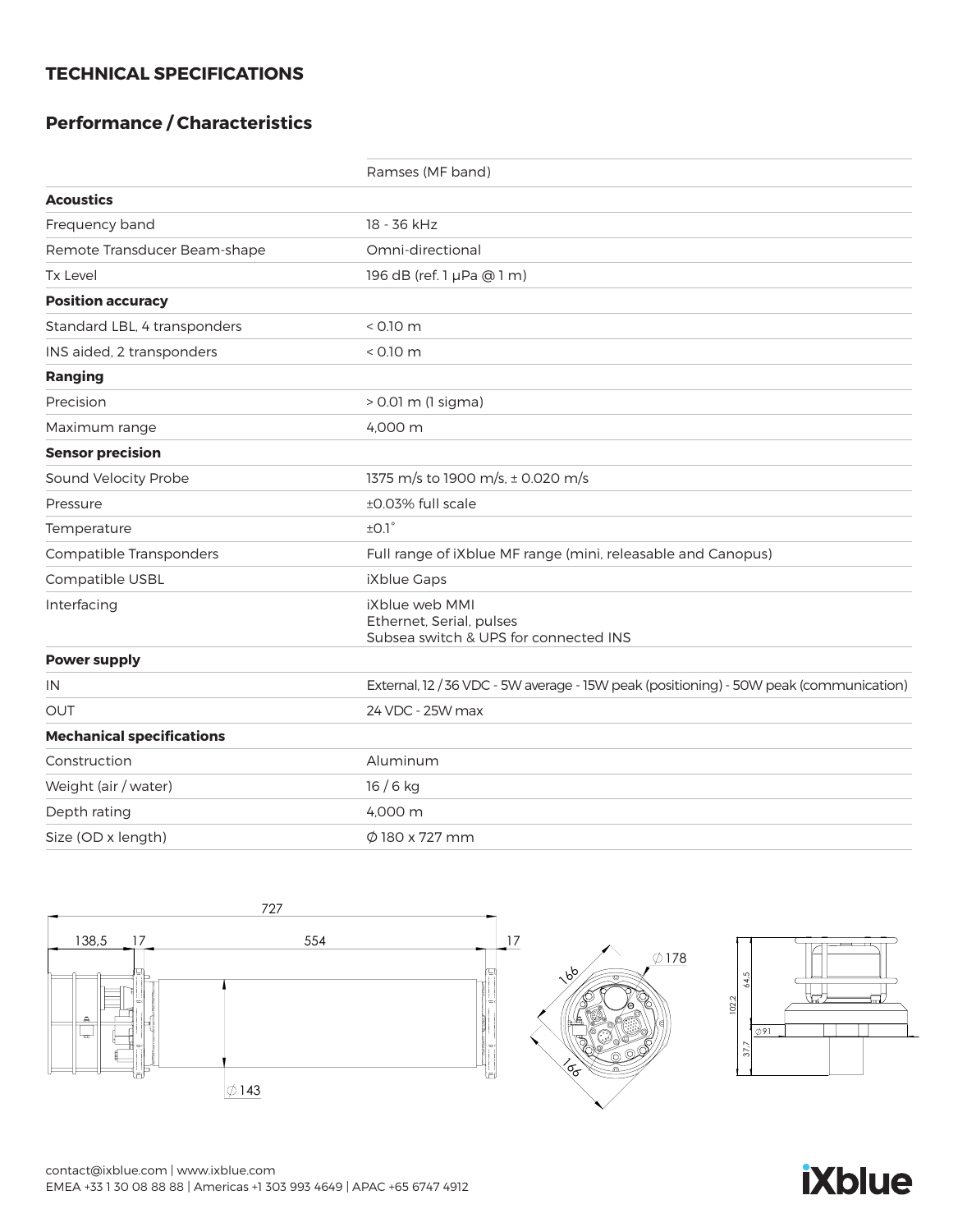#### **Typical ROV connection scheme**

Sharing connections to simplify and secure operations

Seamless integration on vehicles:

- One single Ethernet port required for INS + Ramses
- One single PPS required
- Shared sensors and navigation data between units (SV, P, T…)



### **Tight Coupling with iXblue INS**

Ultimate ASBL Performance and Reliability

Thanks to its full embedded architecture, Ramses delivers the best possible aiding data to your iXblue INS, with perfect timestamping and extremely reduced latency.

Unlike standard LBL which requires a minimum of 4 transponders to compute a single position, INS-Ramses Kalman filters get aiding from each and single measured range. This optimum data fusion brings amazing robustness to the positioning, ultimately making non-drifting subsea navigation possible with only one single transponder deployed. This is iXblue Acoustic Synthetic Base Line (ASBL).



# **iXblue**